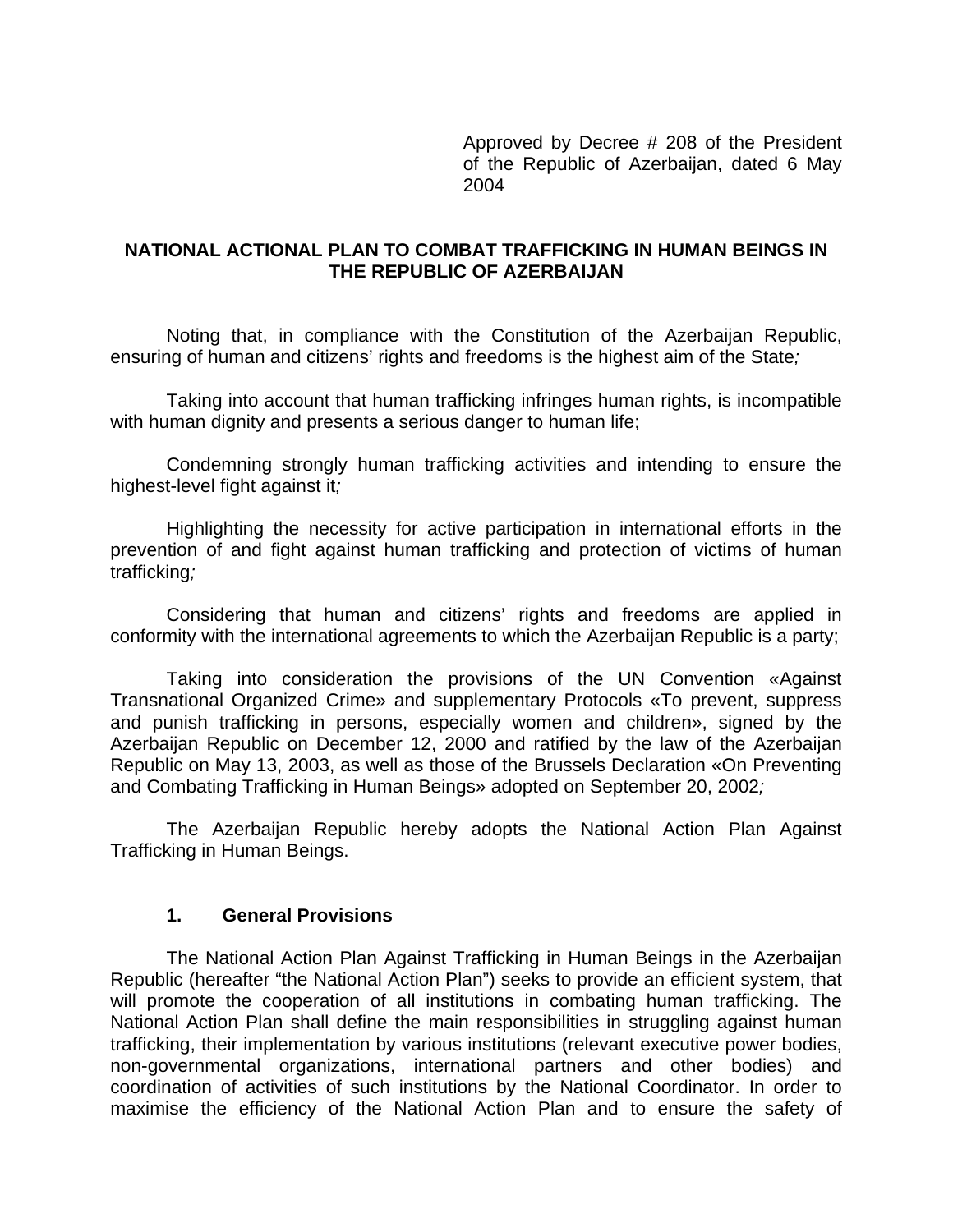individuals and safeguarding of data, the responsibilities of participants in the National Action Plan shall be based upon the "need to know" principle. Employment of this principle shall allow designated persons to participate in the implementation of the National Action Plan, commensurate with their authorities, and have the purpose to provide an efficient protection against exposure of participants of the National Action Plan to corruption, or influence upon them by persons committing human trafficking crimes. Therefore, the National Action Plan shall exclude the establishment of structures, which are "all-informed", as well as the potential for bureaucratic administration structures, which may harm the efficiency of the fight against human trafficking and waste resources.

The National Action Plan seeks to utilise the practices of other countries, participation in international objectives, as well as to cooperate with both governmental and non-governmental institutions, international organizations and other partners working to combat human trafficking.

The National Action Plan shall determine the creation of a system that integrates all aspects of the fight against human trafficking, and can be efficiently coordinated. Potential donor partners, intending to support the National Action Plan, shall specify through the National Coordinator the relevant areas to be provided with specific (technical, physical, financial, etc.) support. The National Action Plan shall envisage consolidation of relevant governmental and non-governmental resources with those of international organizations and other partners, and the derivation of necessary means from those resources, under the supervision of the National Coordinator.

Essential measures, identified by the National Action Plan with regard to combating human trafficking, shall include improvement of the legal framework, assignment of a National Coordinator, creation of a special police department against human trafficking (hereinafter "Special Police Anti-Trafficking Squad") under the Ministry of Internal Affairs of the Azerbaijan Republic, and ensuring the protection of victims and supposed victims of human trafficking crimes (hereafter "victims and supposed victims").

### **2. Improvement of the Legal Framework in the Fight against Human Trafficking**

For ensuring implementation of responsibilities specified in the National Action Plan, the following activities shall be carried out:

- bringing the Azerbaijan Republic legislation into line with the UN Convention «Against Transnational Organized Crime» and supplementary Protocols «To prevent, suppress and punish trafficking in persons, especially women and children» and other international documents in the sphere of combating human trafficking, as well as making amendments to the Constitution of the Azerbaijan Republic with regard to recognition of human trafficking as a criminal act in accordance with the above documents;

- recognition of victims of human trafficking as aggrieved persons and adoption of normative acts ensuring their safety and rights;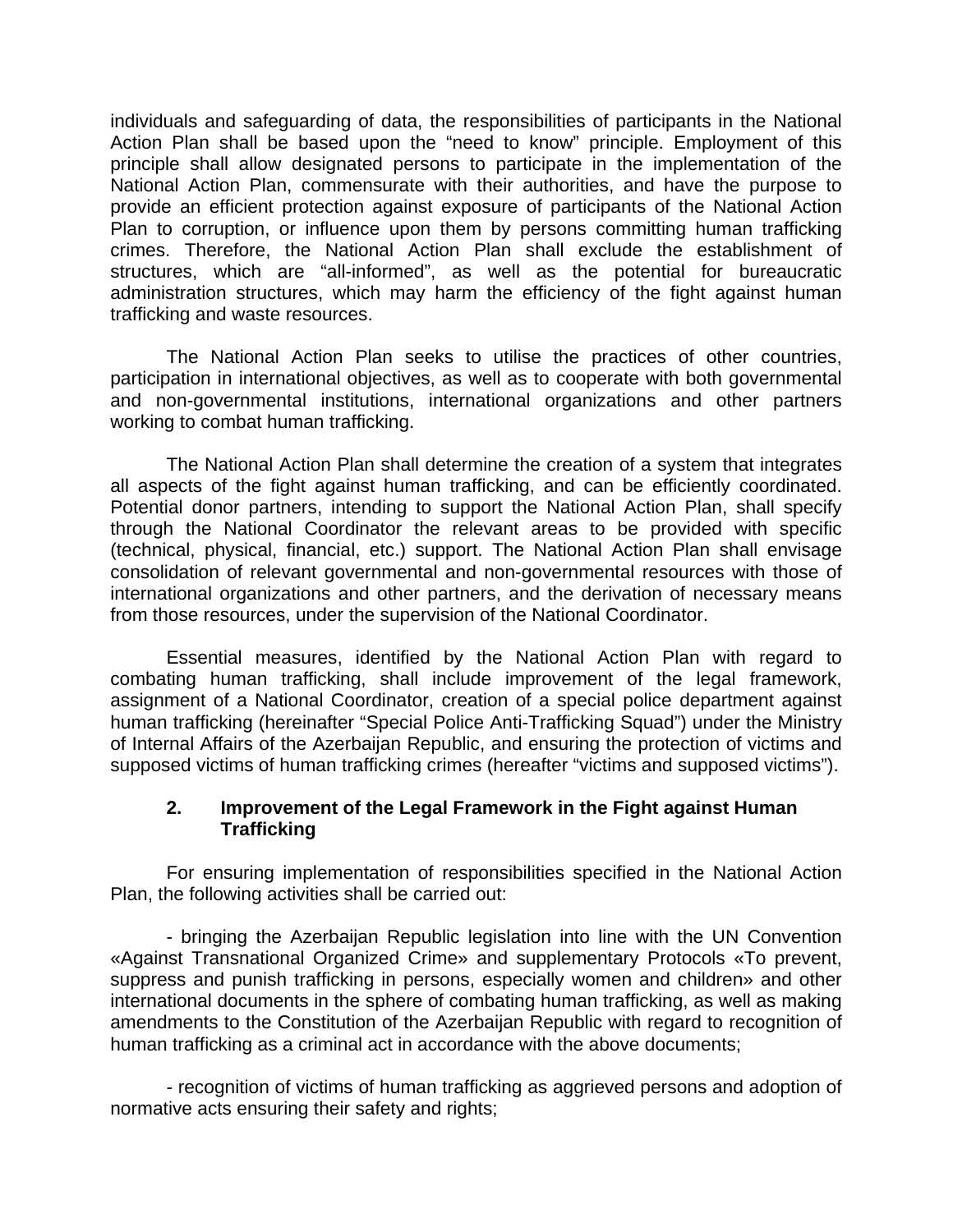- adoption of a law on combating human trafficking, in order to ensure: identification of general principles of the fight against human trafficking, a framework for its arrangement, and the responsibilities of authorities fighting against human trafficking; implementation of preventive measures on human trafficking; physical, psychological and social rehabilitation and repatriation of victims of such crimes; and accomplishment of other tasks set out in the National Action Plan.

## **3. Coordination of Activities of the National Action Plan Participants**

Various state and non-government institutions, international organizations and other partners shall be envisaged to take part in implementation of the National Action Plan.

Coordination of activities of such institutions shall be carried out by the National Coordinator. The purpose of coordination of activities shall be to create a cohesive system of cooperation amongst participants of the National Action Plan and to maintain information exchange between those institutions. The National Action Plan shall envisage fulfilment of the following responsibilities, which supplement each other, in order to realize the fight against human trafficking:

- implementation of operational investigation and criminal prosecution with regard to human trafficking crimes;
- maintaining contacts with victims, helping them and ensuring their safety and rehabilitation;
- coordination of support to the National Action Plan;
- coordination of resources.

At the same time, the National Action Plan shall identify observation and assessment functions *role* for the participants. The purpose of observation and assessment functions shall be determination of problems in struggling against human trafficking and bring them to notice of relevant institutions.

### **a. Operational Investigation and Criminal Prosecution of Human Trafficking Crimes.**

Operational investigation and criminal prosecution of human trafficking crimes. shall be carried out by authorities defined by legislation of the Azerbaijan Republic.

Operational investigation activities shall be carried out in order to protect lives, health, rights and freedoms of victims and supposed victims.

Operational investigation activities of human trafficking crimes shall include prevention of such crimes, identification of persons who have prepared or committed the crimes, resolution of such crimes, as well as the obtaining of information from victims or suspected victims.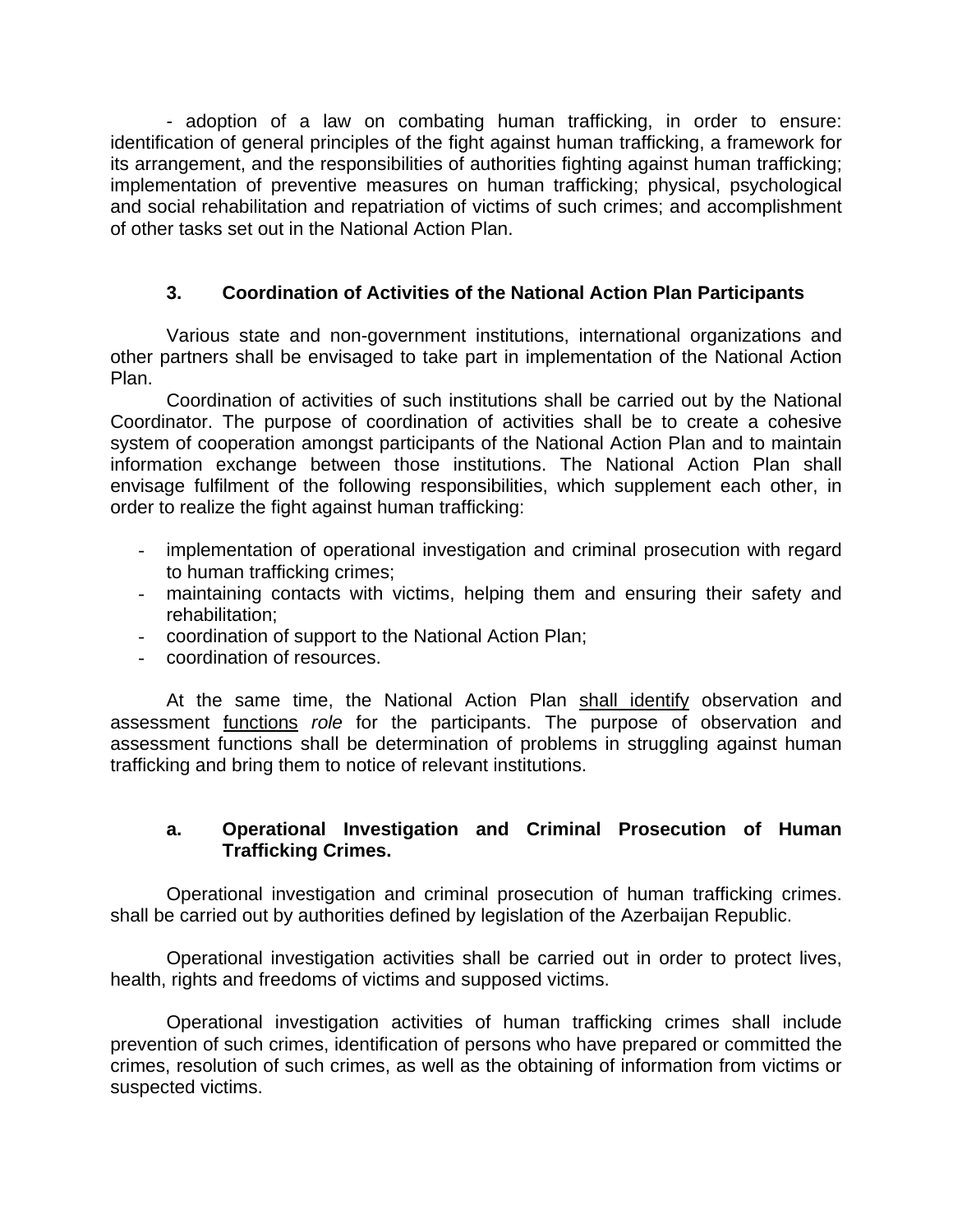Criminal prosecution of human trafficking crimes shall include identification of such crimes, incrimination of the perpetrator(s) of human trafficking crime, the completion of coercive procedural measures where necessary, bringing of charges, defending those charges in court, sentencing the person(s) who are found to have committed human trafficking crime;

The Special Police Anti-Trafficking Squad shall be defined as a specialised authority combating human trafficking. Shall other law-enforcement bodies receive information on the perpetration of human trafficking crimes; they shall inform the Special Police Anti-Trafficking Squad through taking immediate measures and render relevant assistance. The Special Police Anti-Trafficking Squad shall also be a contact body with non-governmental organizations (hereafter "NGOs") providing helpline, secure accommodation and cooperation activities.

The National Coordinator shall liaise with the Special Police Anti-Trafficking Squad, security service organs, border service, police, public prosecutor's office and other law-enforcement bodies, as well as courts, in order to efficiently implement operational investigation and criminal prosecution of human trafficking crimes. The National Coordinator can strengthen liaison with other state or non-governmental organisations, when necessary. Officials of state and local government bodies shall be obliged to assist the authorities carrying out operational investigation activities of human trafficking crimes.

The authorities executing Operational investigation and criminal prosecution of human trafficking crimes shall take measures for the safety of victims within the period prior to their repatriation and during their social reintegration.

The authorities executing Operational investigation and criminal prosecution of human trafficking crimes shall cooperate with law-enforcement authorities of foreign countries.

### **b. Maintaining Contacts with Victims, Supporting Them and Ensuring Their Safety and Rehabilitation**

Maintaining contacts with victims, helping them and ensuring their safety and rehabilitation shall be carried out by the following institutions, being coordinated by the National Coordinator:

- Special Police Anti-Trafficking Squad;
- Police bodies performing security functions;
- NGOs performing helpline activities;
- NGOs providing secure accommodation;
- NGOs performing cooperation activities;
- International partners;
- Relevant executive power bodies.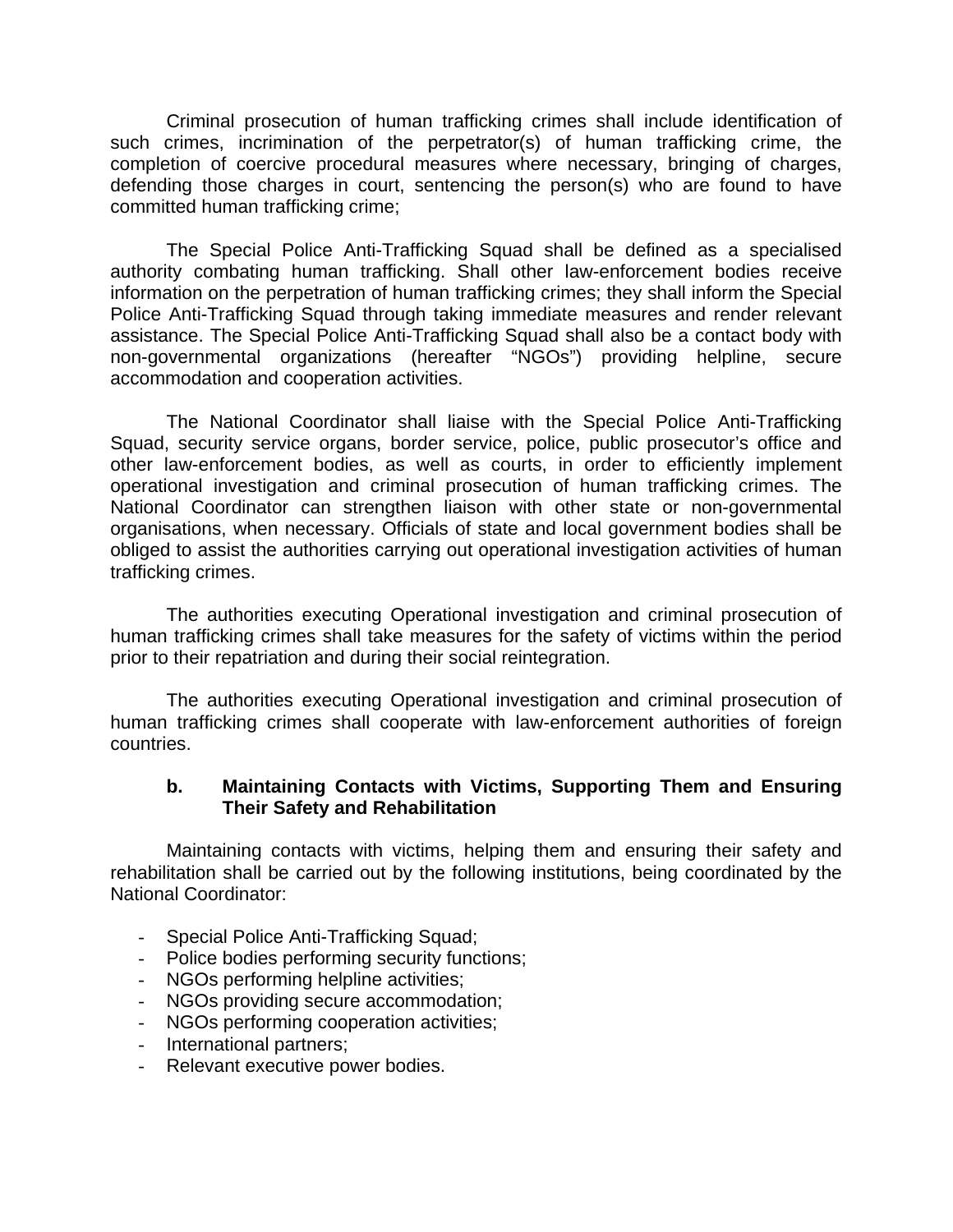When performing such activities, the above-mentioned institutions shall provide victims and suspected victims with communication facilities (telephone line and other direct communication means), and ensure their safety and confidentiality within secure accommodation. Such institutions shall provide medical, psychological, legal and other kinds of assistance, when necessary.

These institutions shall also carry out relevant actions concerning repatriation and reintegration of victims, as well as take actions to ensure safety of both the victims and witnesses. Other partners can also be involved in the process of implementation of the above functions and the practices to be used.

## **c. Coordination of Support to the National Action Plan**

Coordination of support to the National Action Plan shall be carried out by the National Coordinator. Coordination of support shall envisage provision of professional training and practical assistance to participants of the National Action Plan, through facilitation by international partners. Fulfilment of this responsibility will also provide the National Action Plan with necessary means and, as a result, help in maintaining its sustainability and efficiency.

# **d. Coordination of Resources**

Purpose of coordination of resources shall be meeting of requirements arisen during implementation of activities provided for in the National Action Plan. Coordination of resources (information, methodological, organizational, material, consultative, etc) shall be carried out by the National Coordinator. The National Coordinator shall coordinate assistance provided by state and non-government institutions, international organizations and other partners, and apply to them for such resources.

# **4. National Coordinator**

The National Coordinator shall be responsible for implementation of the National Action Plan, and perform the following functions:

- performance of coordination activities, for fulfilment of responsibilities set out in the National Action Plan;
- identification of appropriate participants for implementation of actions specified in the National Action Plan;
- supervision over activities of the Special Police Anti-Trafficking Squad;
- maintaining of contacts with the National Action Plan participants, and establishment of collaboration with other authorities;
- identification of requirements proceeding from implementation of the National Action Plan, and taking appropriate actions to resolve them;
- coordination of assistance provided by relevant state and non-government institutions, international organizations and other partners for fulfilment of activities provided for in the National Action Plan;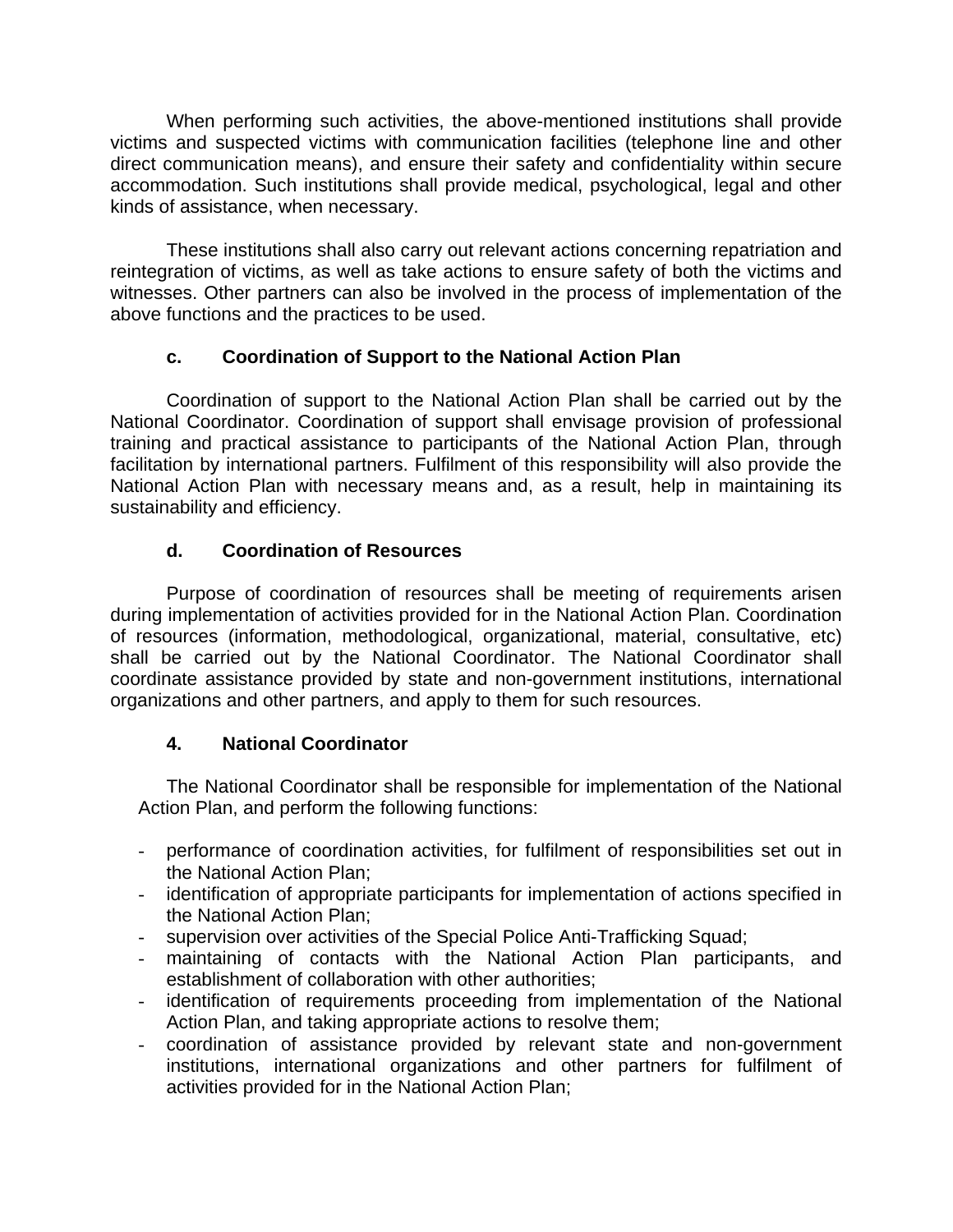- provision of information to relevant authorities, adhering to the "need to know" principle;
- conduct of regular meetings of participants, for resolution of issues proceeding from implementation of the National Action Plan;
- provision of information on status of the fight against human trafficking;
- performance of other functions with respect to fulfilment of activities provided for in the National Action Plan.

## **5. Special Police Anti-Trafficking Squad**

Creation of a specialised structure, that has undergone necessary training and is relevantly equipped, shall be required for efficient implementation of activities provided for in the National Action Plan.

Demand in establishing a Special Police Anti-Trafficking Squad proceeds from the following factors:

- ensuring security of victims and suspected victims;
- communication with and professional assistance to victims;
- centralisation and protection of information;
- conducting the fight against human trafficking by specially trained police and an appropriately equipped Special Police Anti-Trafficking Squad.

Staff of the Special Police Anti-Trafficking Squad shall be trained particularly on the following issues:

- obtaining, analyzing and presenting as evidence the information, documents, other things possessed by victims, and other sources according to the rules envisaged in the legislation;
- methods of identification of victims and suspected victims;
- use of relevant surveillance methods and tools:
- rules of treatment of victims and suspected victims.

A unique database shall be created for the registration and use of information collected in the course of the investigation of crimes related to human trafficking.

The Special Police Anti-Trafficking Squad shall be directly subordinated to the National Coordinator.

Law-enforcement authorities combating human trafficking shall appoint one of its officers who will act as a co-ordinator and who has been trained in the fight against human trafficking, in order to maintain relations with the Special Police Anti-Trafficking Squad.

The Special Police Anti-Trafficking Squad shall build relations with lawenforcement authorities of foreign countries in the area of anti- trafficking, via the National Coordinator.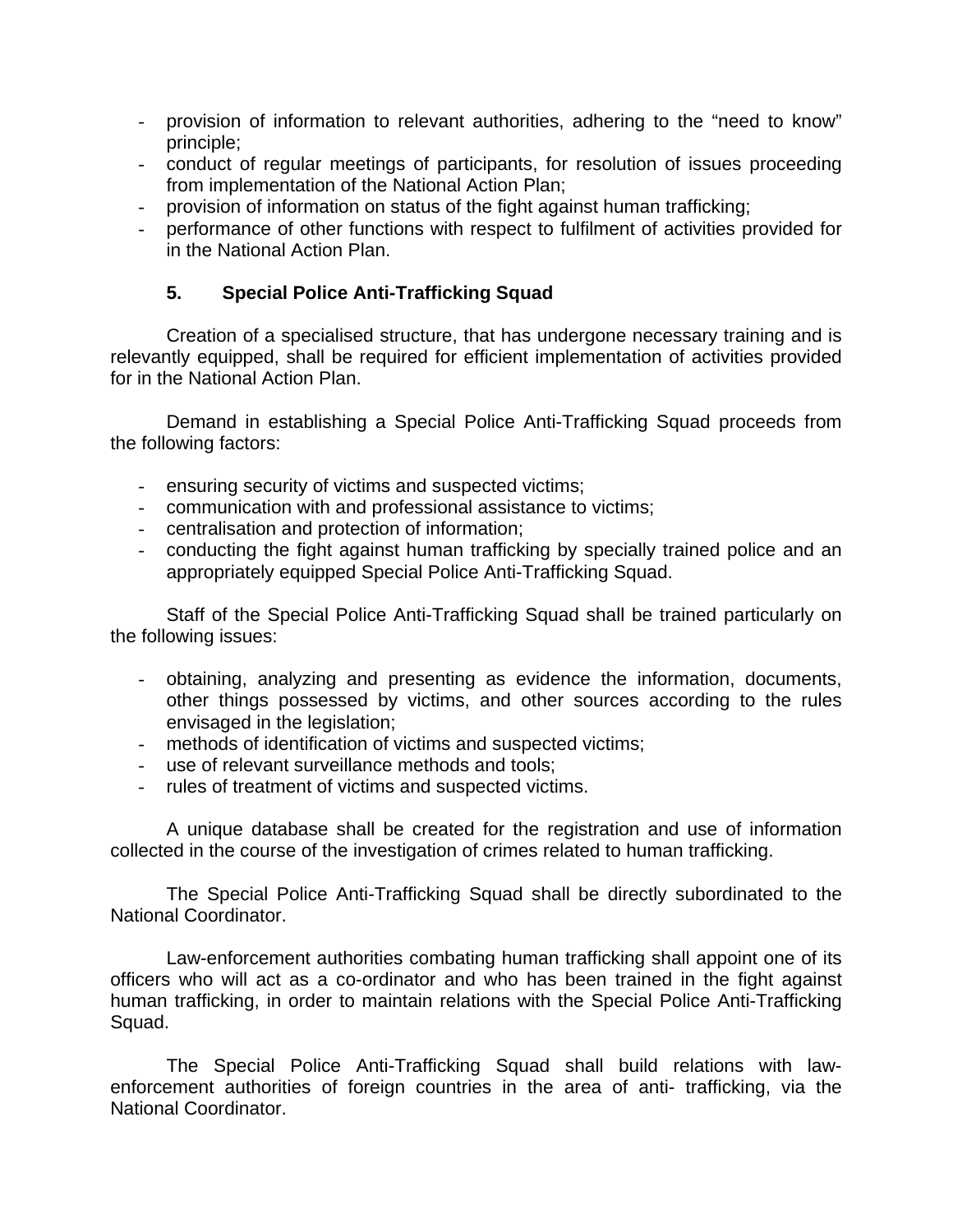Along with identification and protection of victims and suspected victims, the Special Police Anti-Trafficking Squad shall also, within its authority, carry out operational investigation and criminal prosecution activities. If a person is suspected by other bodies to be a victim of human trafficking, or revealed to have committed or abetted a human trafficking crime, the Special Police Anti-Trafficking Squad shall immediately be informed about the matter and provided with relevant documents and assistance. The Special Police Anti-Trafficking Squad shall place the victims or suspected victims in a place of safety and, together with other police bodies performing security functions, ensure their security.

### **6. Provision of Secure Accommodation and Helpline**

The purpose of providing secure accommodation shall be to protect victims, suspected victims and witnesses, help them, meet their relevant needs, and create a safe environment for those persons. Secure accommodation shall also ensure suitable conditions for rehabilitation and reintegration. At the same time, secure accommodation shall provide a safe environment to the victims awaiting their repatriation and that of witnesses that have presented evidence.

Order to place and keep victims and suspected victims in secure accommodation shall be regulated by legislation of the Azerbaijan Republic.

Secure accommodation shall have the following conditions:

- properly secured building with appropriate living conditions;
- access to telephone;
- access to medical care;
- possibility of legal assistance;
- opportunity to have a translator;
- separate place for conversation;
- ensuring confidentiality of information about the person placed in the accommodation.

Preliminary investigation into a case of victims or suspected victims shall be carried out by the Special Police Anti-Trafficking Squad officers (when necessary, with participation of legal representation), within the secure accommodation. The accommodation shall in no case be considered to be an institute of confinement. Protection of the accommodation and victims placed therein shall be carried out by the Special Police Anti-Trafficking Squad and other police bodies performing security functions. Persons undertaking the security of the asylum shall undergo specific training. Persons placed in the secure accommodation should be treated as victims or suspected victims. Service or assistance to the persons in the secure accommodation shall be carried out by specially trained NGOs.

A helpline shall be created to provide a free of charge and permanent (7 days a week, 24 hours a day) communication service for victims and potential victims of human